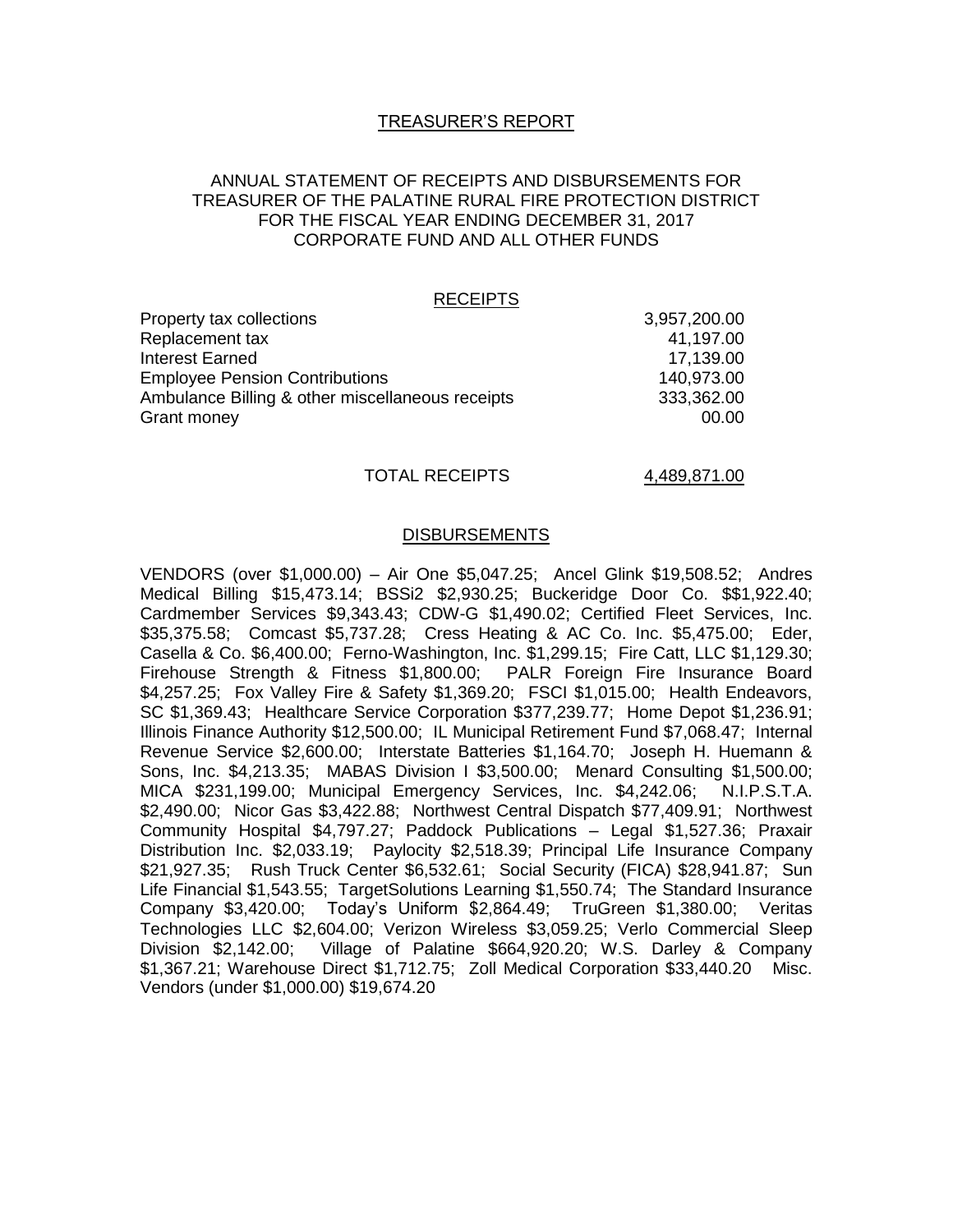PERSONAL SERVICES – Under \$15,000 – Chapman, Gerald; DelMar, Aaron; Fleming, Robert; McKanna, Robert; Moffitt, Matthew; Murray, William; Tiedje, Timothy; \$15,001 to \$24,999 –None; \$25,000 to \$40,000 – None Over \$40,000 – Andrlik, Dawn; Annoreno, Christopher; Antonoff, Zachary; Arthur, Jonathan; Beallis, Joseph; Christie, Anthony; Fyke, Roger; Geniesse, Joseph; Hildebrandt, Scott; Hinz, Philip; Maxwell, Jason; May, Richard; McGarry, Edward; Mohr, Scott; Myers, Seth; Retuerto, Peter; Strok, Timothy; Thalman, John;

|         | Total        | <b>General Fund</b> | <b>Special Revenue</b>   |
|---------|--------------|---------------------|--------------------------|
|         | (Memo Only)  | <b>Expenditures</b> | <b>Fund Expenditures</b> |
| Summary | 4,089,074.00 | 2,851,238.00        | 1,237,836.00             |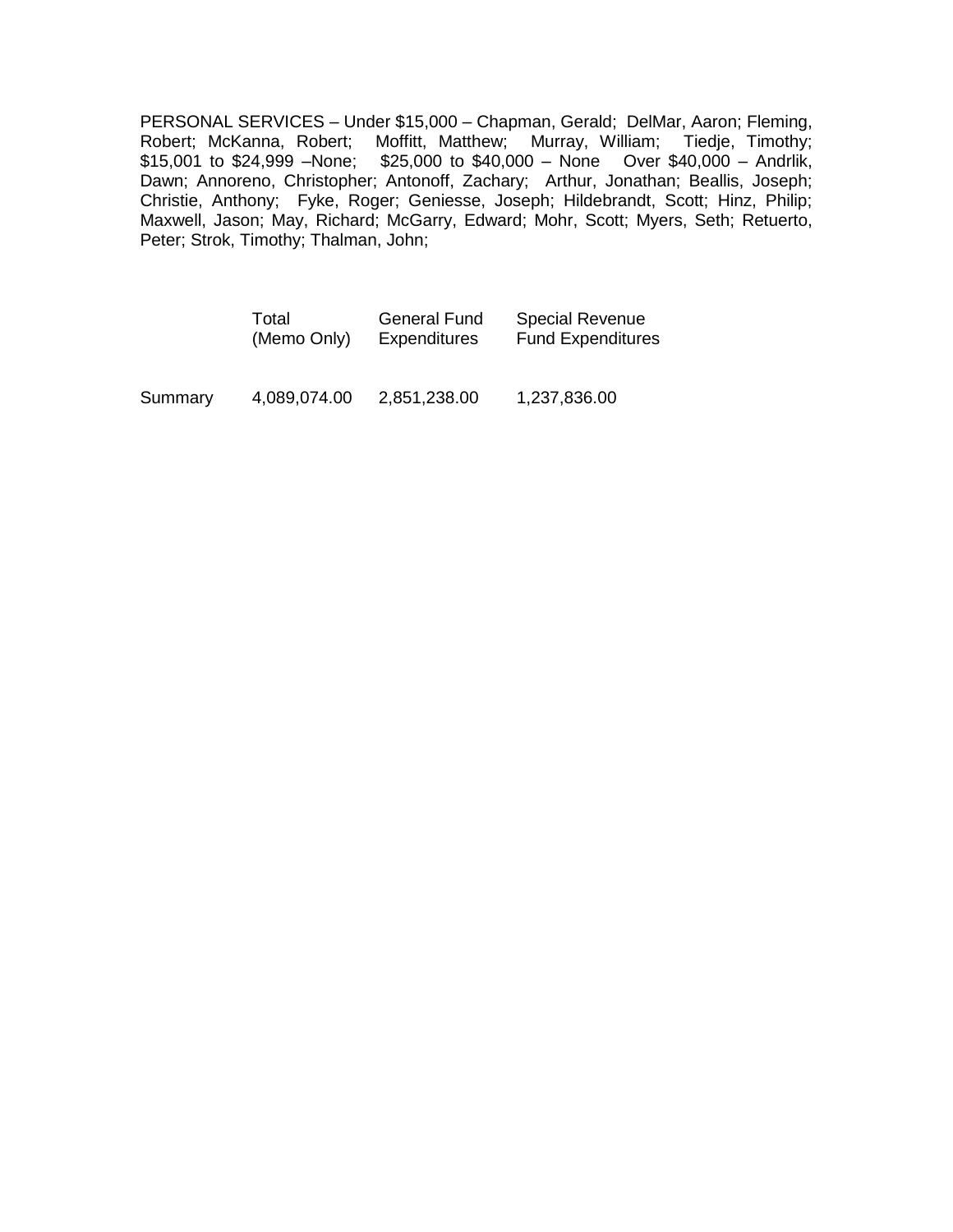# PALATINE RURAL FIRE PROTECTION DISTRICT TREASURER'S REPORT FOR FISCAL YEAR ENDED DECEMBER 31, 2017

STATE OF ILLINOIS ) SS COUNTY OF COOK )

I, Aaron DelMar, Treasurer pro tem of PALATINE RURAL FIRE PROTECTION DISTRICT, County of Cook, State of Illinois, being duly sworn, state that the foregoing statement is a correct statement of the amount of public funds received and the amount of disbursements, and to whom paid for said fiscal year ending December 31, 2017.

Aaron DelMar

Treasurer pro tem, Board of Trustees Palatine Rural Fire Protection District

Subscribed and Sworn to before me this 11<sup>th</sup> day of June, 2018.

Dawn C. Andrlik Notary Public